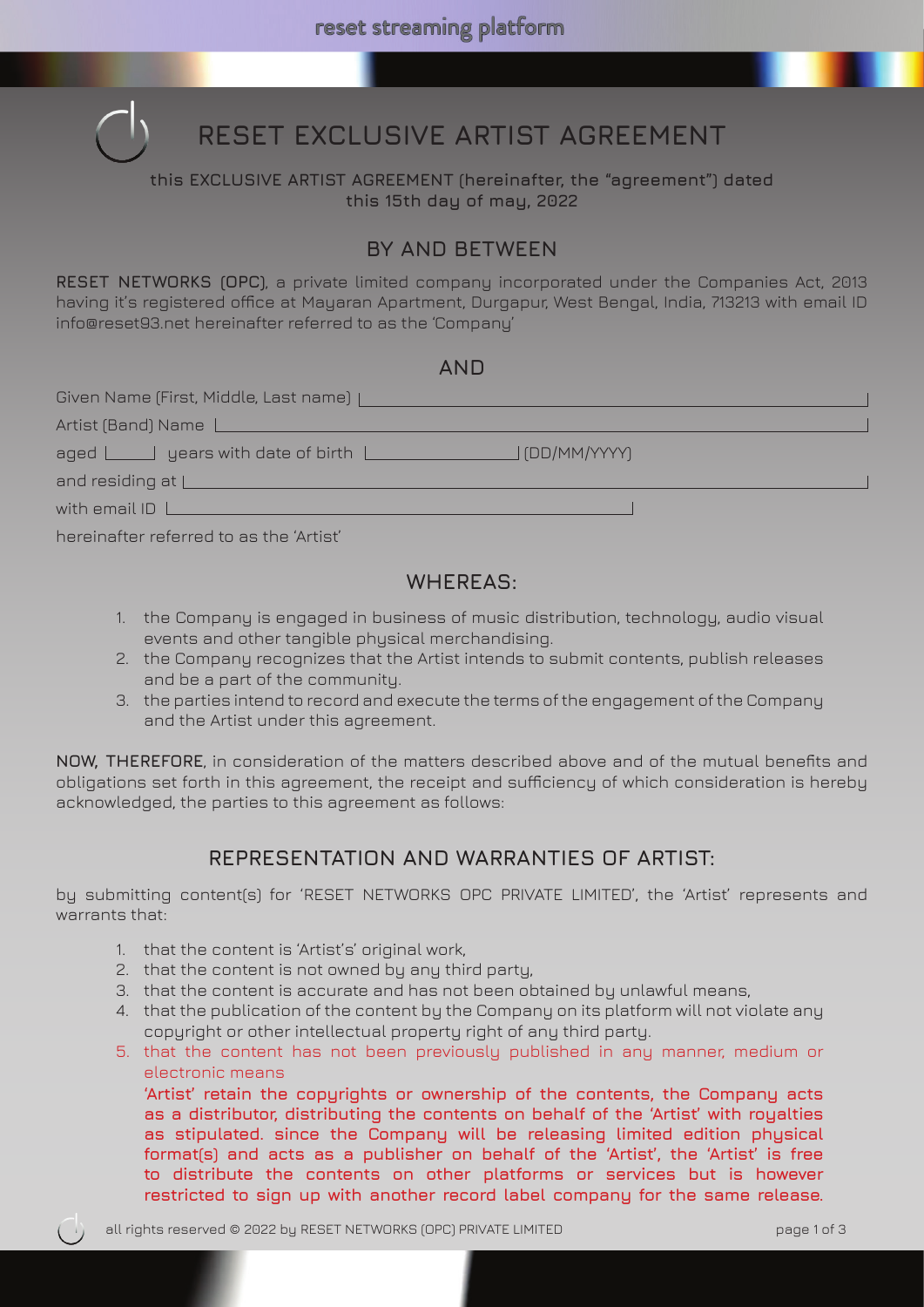# **ARTIST ROYALTIES:**

- 1. the Company would follow monthly payout format for the royalties generated by an 'Artist', i.e. once every 30 days from the date of the release of the content(s) on our platform
- 2. the Company agrees to split 50% of all proceeds for any physical format sales with an 'Artist'. //we do not give out free Artist copies, kindly communicate us the requirements via email.

# **TIME BASED ROYALTY SCHEME:**

we value artists by minutes streamed rather than number of streams and fundamentally change the way an artist is valued in the on-demand streaming landscape.

#### **our metrics**

- **• for 1000 to 9999 minutes streamed of entire catalog (net albums/EPs/ singles) released with us at a standard rate of \$3.0 USD**
- **• once the threshold reaches 10,000 minutes and to infinity minutes at a standard rate of \$3.5 USD**

**1000 -9999 minutes = \$3.0 USD > 10,000 - ∞ minutes = \$3.5 USD // entire catalog of releases(net albums/EPs/singles)**

#### **examples**

**1. 700 mins. of streaming = \$2.1 USD**

**2. 5800 mins. of streaming = \$17.4 USD**

**3. 15,000 mins. of streaming = \$31.72 USD** 

// for the first 9999 minutes of streaming, the royalties generated = \$29.97 USD (at the standard rate of \$3.0 USD // for the remaining 5001 minutes of streaming, the royalties generated = \$1.75 USD (at the standard rate of \$3.5 USD)

### **DURATION OR TERM:**

the term of this agreement will begin on the effective date (as dated above) and will continue for one (1) year or 12 months, unless renewed or terminated earlier.